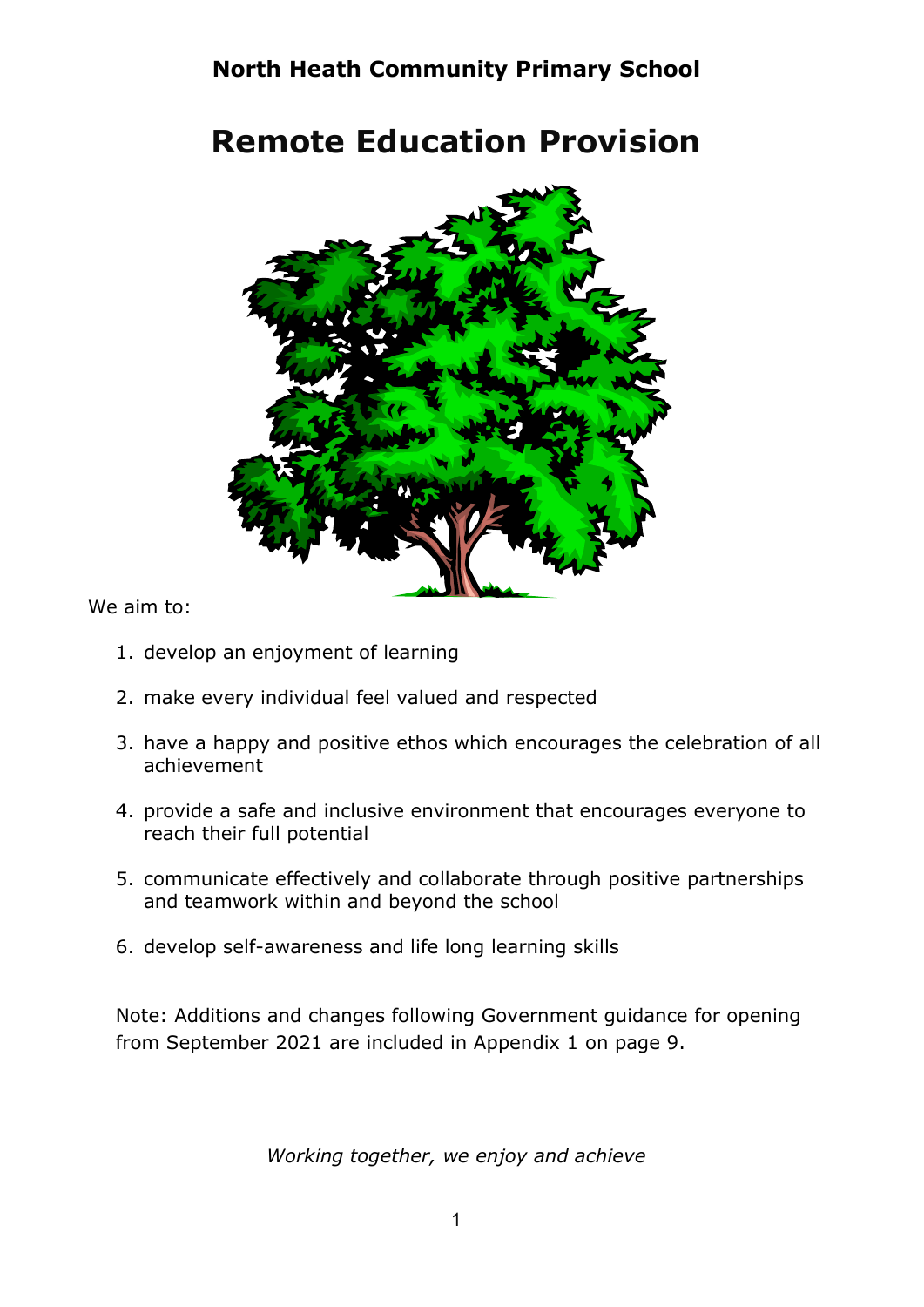# Remote education provision: information for parents

This information is intended to provide clarity and transparency to pupils and parent/s/carer/s about what to expect from remote education if local or national restrictions require entire cohorts (or bubbles) to remain at home. It also covers those individuals who are required to self-isolate during the Covid – 19 pandemic.

# The remote curriculum: what is taught to pupils at home?

## 1. What should my child expect from immediate remote education in the first day or two of pupils being sent home?

A pupil's first day or two of being educated remotely might look different from our standard approach, while we take all necessary actions to prepare for a longer period of remote teaching.

Whilst we hope that we will have prepared home learning in advance, should this not be the case, as in a sudden, unexpected lockdown, we may initially send pupils home with workbooks and work sheets.

# 2. Following the first few days of remote education, will my child receive the same curriculum as they would if they were in school?

Yes, we provide the same curriculum remotely as we do in school, though the methods of delivery may be slightly different without a teacher present.

## Remote teaching and study time each day

#### 3. How long can I expect work set by the school to take my child each day?

We expect that remote education (including remote teaching and independent work) will take pupils broadly the following number of hours each day:

Key Stage 1: 3 hours a day on average across the cohort, with less for younger children

Key Stage 2: 4 hours a day (including up to 1 hour of PE/Physical Exercise)

Staff will use their best endeavours to prepare the regulatory hours of activities for each year group. Reading, Writing and Mathematics remain a priority and physical activity will be included. Books for recording will be available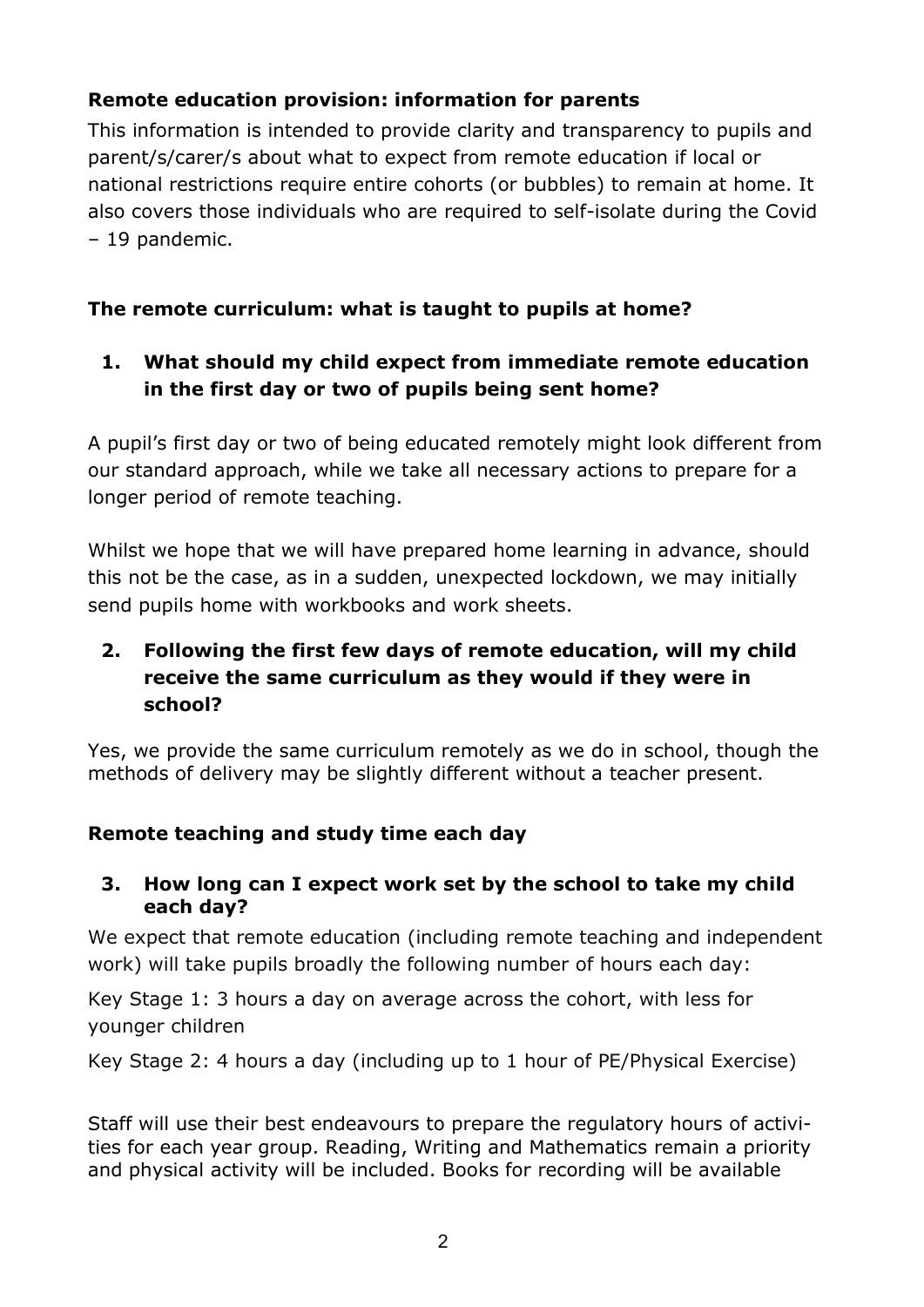from school every Friday from 1.30 – 2.00 PM. There is an expectation that all children not in school will fully engage in home learning.

Parents are welcome to contact teachers about the learning up to 3 times a week, with the understanding that teachers may not be in a position to respond daily. Any more than that would simply make it unmanageable for staff who are teaching children in school. Please always include your child's class and name in the subject box.

#### 4. How will my child access online remote education you are providing?

Google Classroom will be used by the juniors. This provides links to all online materials and any worksheets created in school.

Infants will be provided with online home-learning packs.

The following emails are available for contact:

reception@northheathprimary.co.uk

year1@northheathprimary.co.uk

year2@northheathprimary.co.uk

year3@northheathprimary.co.uk

year4@northheathprimary.co.uk

year5@northheathprimary.co.uk

year6@northheathprimary.co.uk

#### 5. If my child does not have digital or online access at home, how will you support them to access remote education?

We recognise that some pupils may not have suitable online access at home. Please contact the school office if this applies to you.

We take the following approaches to support those pupils to access remote education:

- We will issue or lend laptops or tablets to pupils wherever possible. Further information can be obtained via the office and weekly newsletters.
- We have some SIM cards with unlimited internet access that will be available if we cannot support you with a device.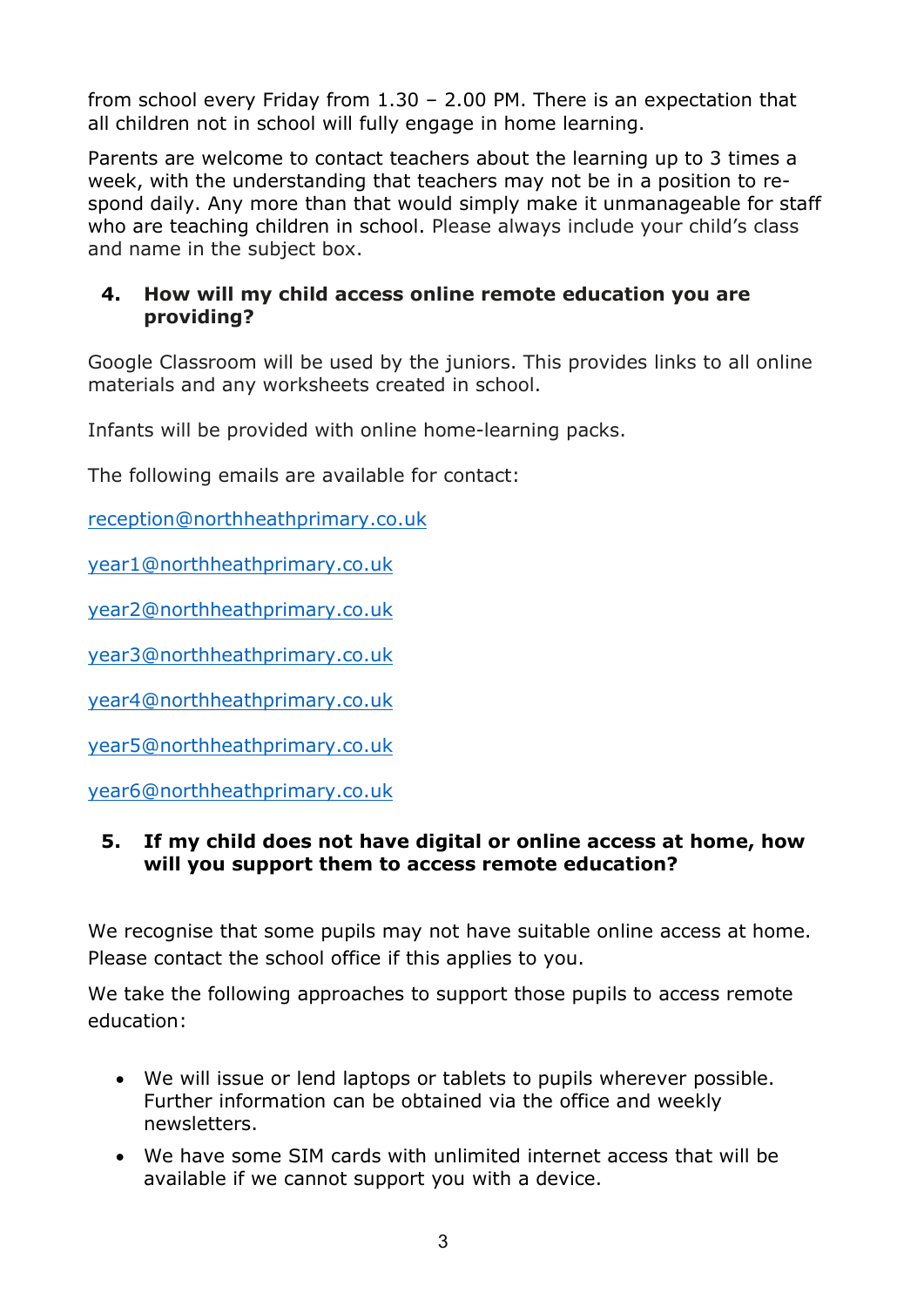- Printed materials can be accessed through work packs from the school if you do not have online access
- Pupils can submit physical work to their teachers via the office if they do not have online access
- We will work with the local and wider community to seek donations and contributions to support provision of devices

# 6. How will my child be taught remotely?

# Reception Home Learning Offer

Teachers will prepare 2 week blocks of work. These will contain activity ideas from across the 'Early Years' curriculum. Pupils can choose which pieces of work or activities they wish to send to their teacher each week via the year group email.

## Infant Home Learning Offer

Teachers will prepare 2 week blocks of work which will be sent out via Parent-Mail. Specific pieces of work (to be submitted via year group emails as listed in Question 4) will be identified by the teachers and responded to each week. The home learning 'ParentMails' will contain links to videos and online resources as well as work sheets and practical activities so pupils can enjoy the different learning experiences at home, similar to those in school.

## Junior Home Learning Offer

Teachers will open registers from 8.45 – 9.00 AM on Google Classroom and ALL children should say good morning and log in for their day's work. Through Google Classroom, teachers will identify which pieces of work will be submitted, for response from the teacher, each week. If the face to face offer allows, teachers may be available to respond live at regular times on Google Classroom. The mathematics materials will usually allow for independent learning, with the facility for pupils to correct their own mistakes, so there is no need to submit these. Teachers will continually upload activities onto Google Classroom so that each week's learning is available and is visible by the Monday morning.

Depending on capacity, often driven by the number of key worker pupils in school, some examples of remote teaching approaches across the school may include:

- recorded teaching (e.g. Oak National Academy lessons, video/audio recordings made by teachers – LOOM assisted PowerPoints or lessons)
- printed paper packs produced by teachers (e.g. workbooks, worksheets)
- textbooks and reading books pupils have at home
- commercially available websites supporting the teaching of specific subjects or areas, including video clips or sequences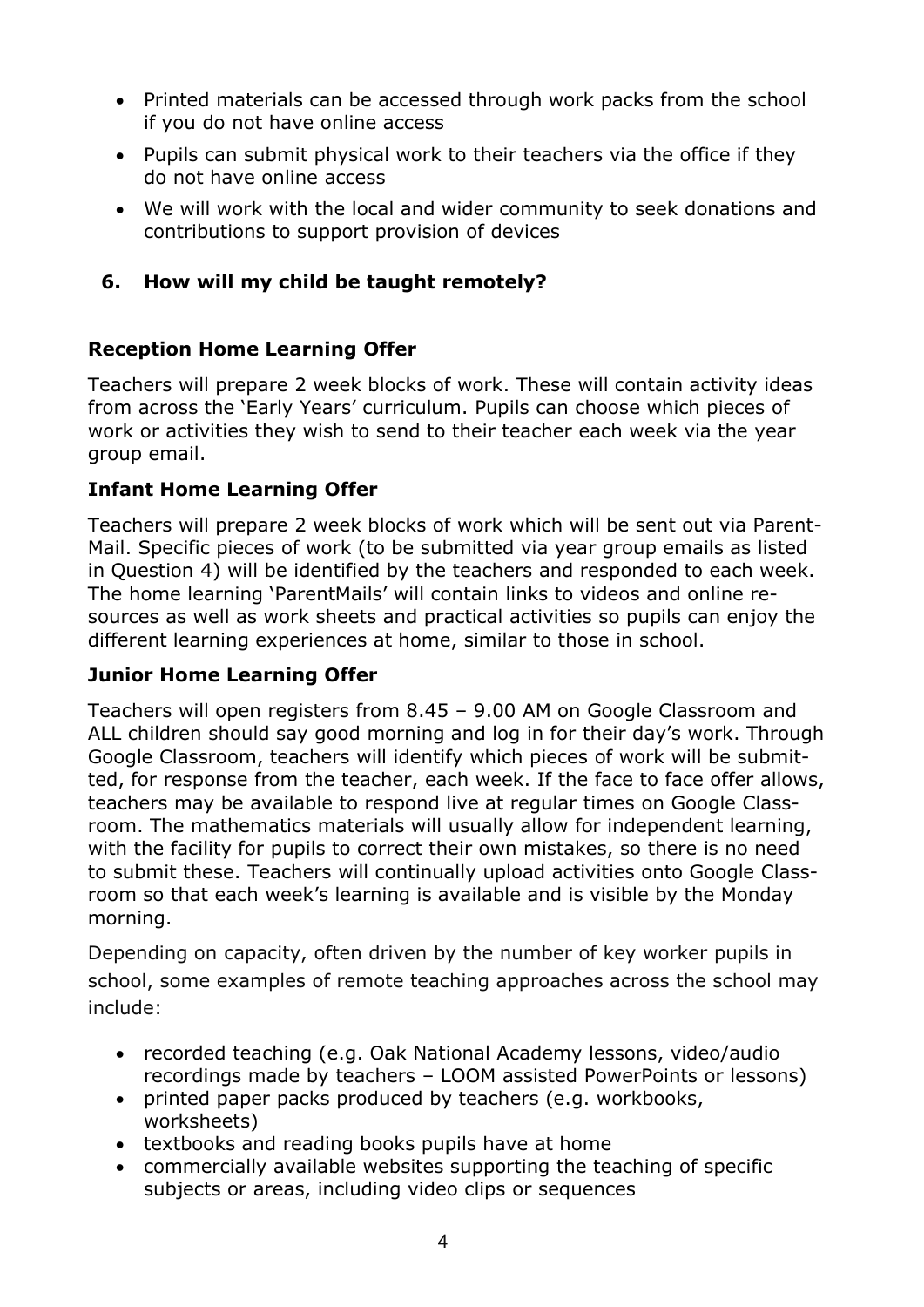- live session (eq: online assemblies)
- long-term project work and/or internet research activities
- Where possible, we will create time in school so that each class can meet for at least one Zoom session (or equivalent) each week in support of community cohesion and mental health. The capacity for this during the self-isolation of whole bubbles will increase.

#### Engagement and feedback

7. What are the school's expectations for my child's engagement and the support that we as parents and carers should provide at home?

#### Expectations for pupils' engagement with remote education

- Pupils should engage with learning for the times set out in Question 3
- Daily reading/phonics, writing and mathematics should be the priority, as well as physical exercise
- Junior pupils should log in daily for morning register on Google Classroom
- Use the year group emails to message your teacher if you are finding a particular topic/piece of work challenging

#### Expectations of parental support, for example, setting routines to support your child's education

- Be available for the weekly telephone call
- Support your child in creating a daily/weekly schedule
- Remain positive about the home learning experiences
- Seek advice and support where necessary
- Enjoy the flexibility of adding to or adapting the curriculum provision to benefit or support your child and their individual needs and stage of development
- Enjoy regular breaks
- Use the year group emails to message your teacher in you are finding a particular topic/piece of work challenging – try to limit this to 3 times a week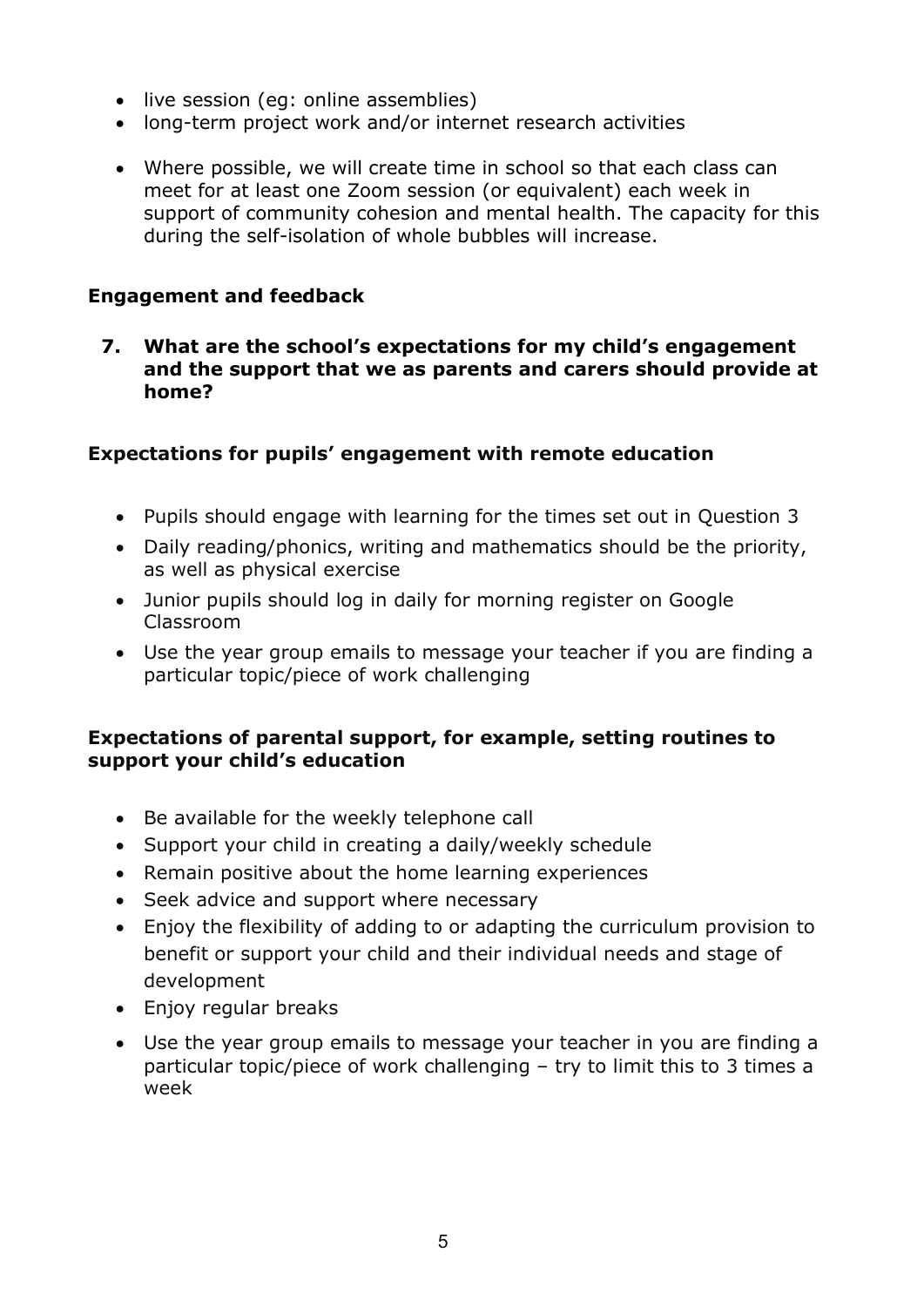#### 8. How will the school check whether my child is engaging with their work and how will I be informed if there are concerns?

- Teachers will be checking at least weekly and will keep a log of activities and phone call interactions
- Submissions of work through Google Classroom and/or year group emails
- Weekly telephone calls/emails
- Google Classroom login details
- Referrals of concerns to the leadership team and follow up conversations

## 9. What action is taken where engagement is a concern?

- There is an expectation that pupils and parents can contact teachers if any work/topics seem too difficult.
- In turn, we will inform parent/s/carer/s of concerns we may have initially through year group emails or year group telephone calls
- We will inform junior pupils' concerns and expectations through Google Classroom
- Where lack of engagement is identified, we will offer additional support through our Inclusion Coordinator where applicable
- We will offer additional conversations with parent/s/carer/s
- We will engage our leadership team where the approach to home learning is considered a consistent concern

## 10. How will you assess my child's work and progress?

Feedback can take many forms and may not always mean extensive written comments for individual children. For example, whole-class feedback or quizzes marked automatically via digital platforms are also valid and effective methods, amongst many others. Our approach to feeding back on pupil work is as follows:

## Methods used to assess and feed back on pupils' work

- Brief written comments on Google Classroom at KS2 or via email at KS1
- Oral feedback through telephone calls
- Use of Mote via Google Classroom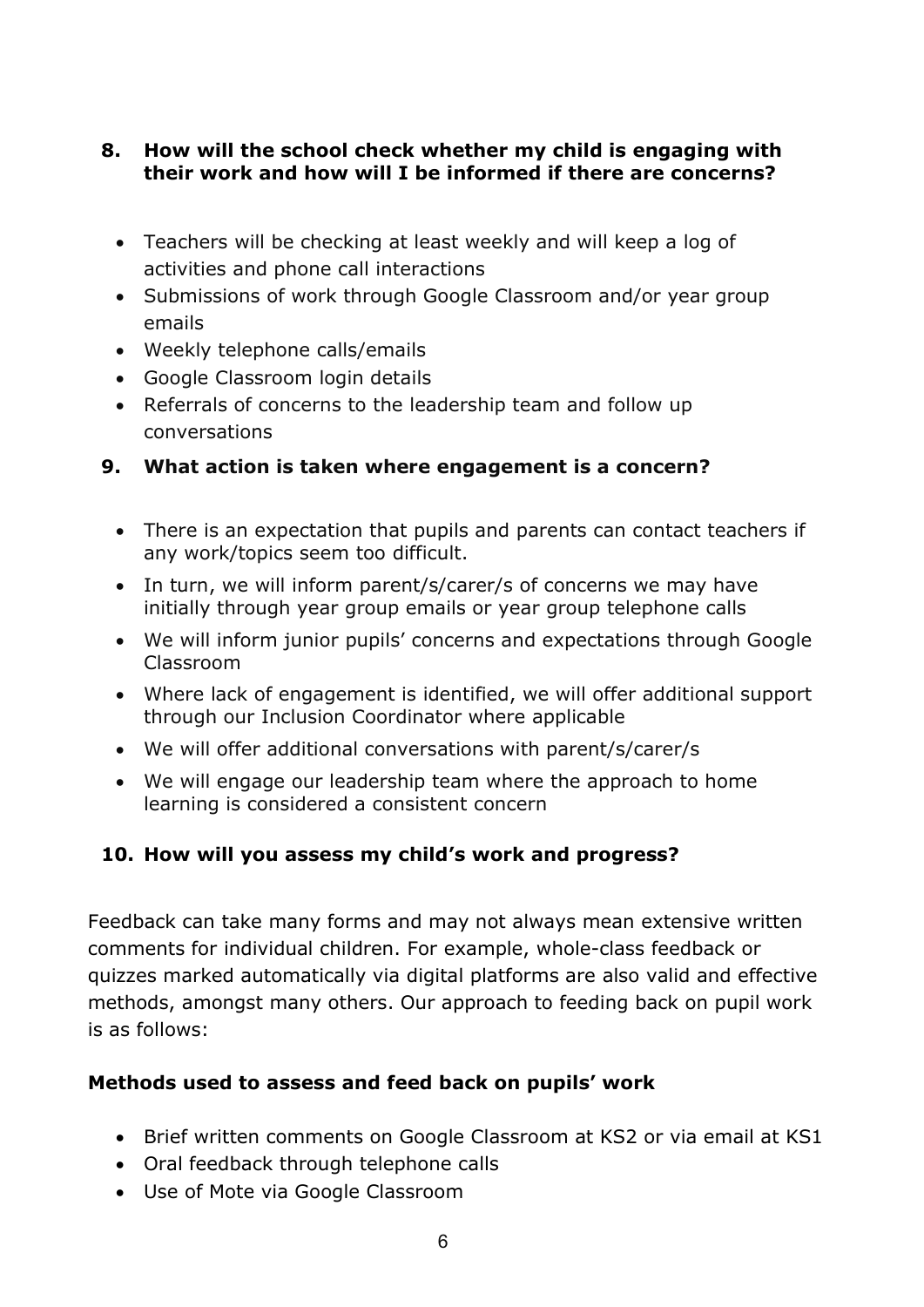- Pupil online responses to quizzes and work eg: Mymaths, diagnostic questions
- Parental comments (email or Google Classroom) about areas that pupils enjoy, find challenging etc.

### Additional support for pupils with particular needs

#### 11. How will the school work with me to help my child who needs additional support from adults at home to access remote education?

We recognise that some pupils, for example some pupils with special educational needs and disabilities (SEND), may not be able to access remote education as easily as some other pupils, without support from adults at home. We acknowledge the difficulties this may place on families, and we will work with parent/s/carer/s to support those pupils in the following ways:

## We will work with families to deliver remote education for pupils with SEND through:

- The setting of appropriate, accessible activities
- Regular conversations with the class teacher
- Regular contact with the Inclusion Coordinator, class teacher, parent and pupil where necessary
- Liaison with the LA regarding EHCP and LAC reviews

#### Remote education for self-isolating pupils when most others are in school

Where individual pupils need to self-isolate but the majority of their peer group remains in school, how remote education is provided will likely differ from the approach for whole groups. This is due to the challenges of teaching pupils both at home and in school. However, home learning resources will be available via the year group emails for any pupil in this situation.

#### 12. If my child is not in school because they are self-isolating, how will their remote education differ from the approaches described above?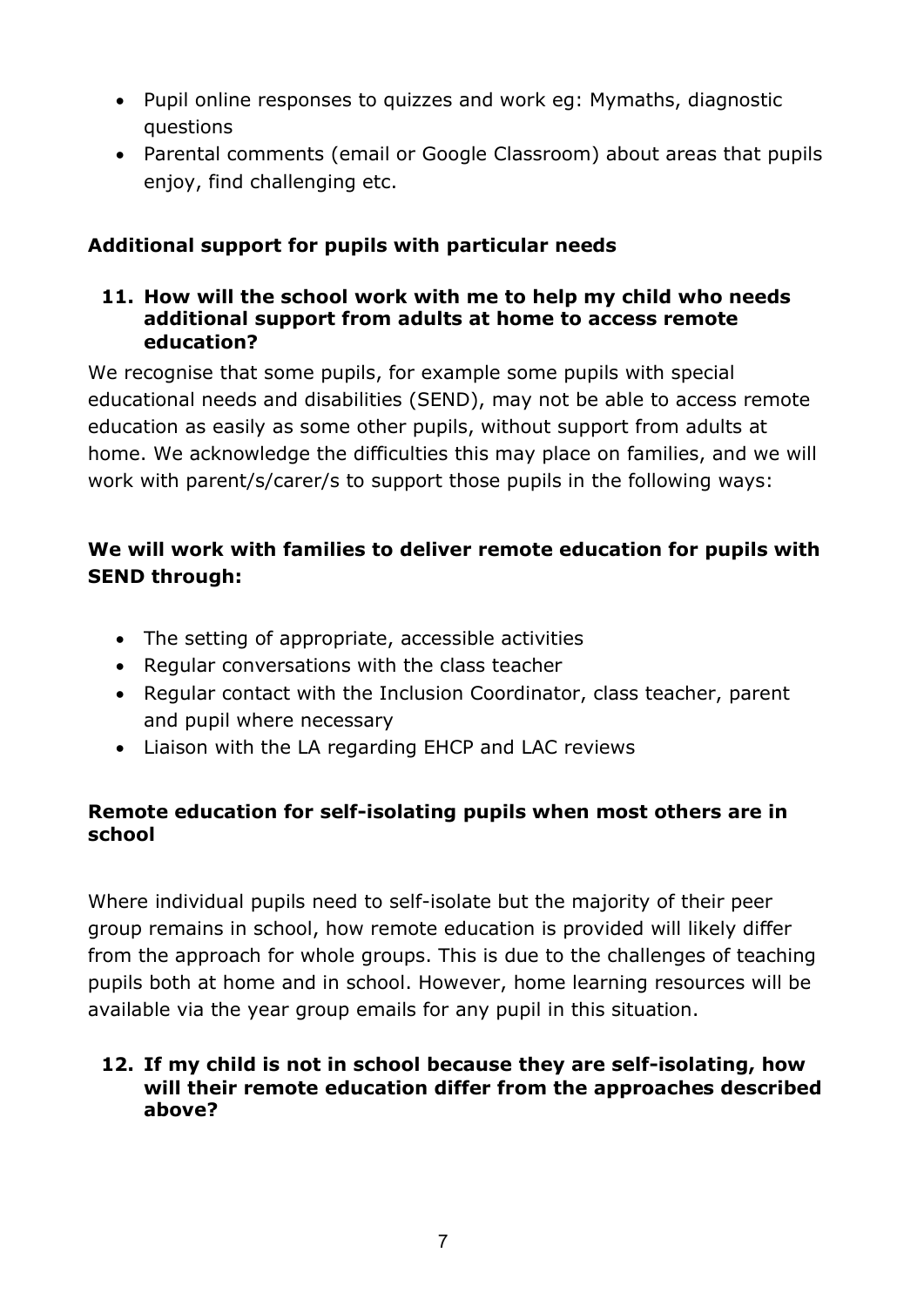We seek to ensure that individual pupils self-isolating are taught a planned and well-sequenced curriculum with meaningful and ambitious work each day in a number of different subjects, including providing weekly feedback.

#### The main differences between the approaches described in the rest of this template are that:

- Juniors are less likely to use Google Classroom as much
- Work may be set in smaller blocks
- There may be more reliance on worksheets and workbooks
- Feedback will have to be provided after school hours and less frequently
- Emails will need to be responded to after school hours and this may not be possible on the same day
- Home learning may not fully reflect the curriculum offer in school

#### **NOTES**

- A. If a teacher becomes ill and cannot manage the full offer as a result, work will still be set, but feedback will be limited
- B. It is likely that bubbles in school will close if a teacher tests positive for Covid – 19

## Zoom/Google Meet Protocols for Parents, Pupils and Staff

- 1. Dress appropriately
- 2. Consider what is in the background
- 3. Sit with your back to a blank wall if possible
- 4. Other family members e.g. siblings must not distract you but an adult MUST be present when you are in a Zoom meeting or on a Zoom call
- 5. You must not take photos, screenshots, record any video, or audio
- 6. Follow the same rules as in the classroom (appropriate behaviour)
- 7. For a class or group meeting always mute your microphone and let your teacher invite you to speak
- 8. Do not share the Zoom meeting link with anyone, this includes on social media
- 9. There is no need for your own zoom account, the link that is sent out can be opened in a web browser
- 10. Parental email addresses must be used for all Zoom meetings and calls